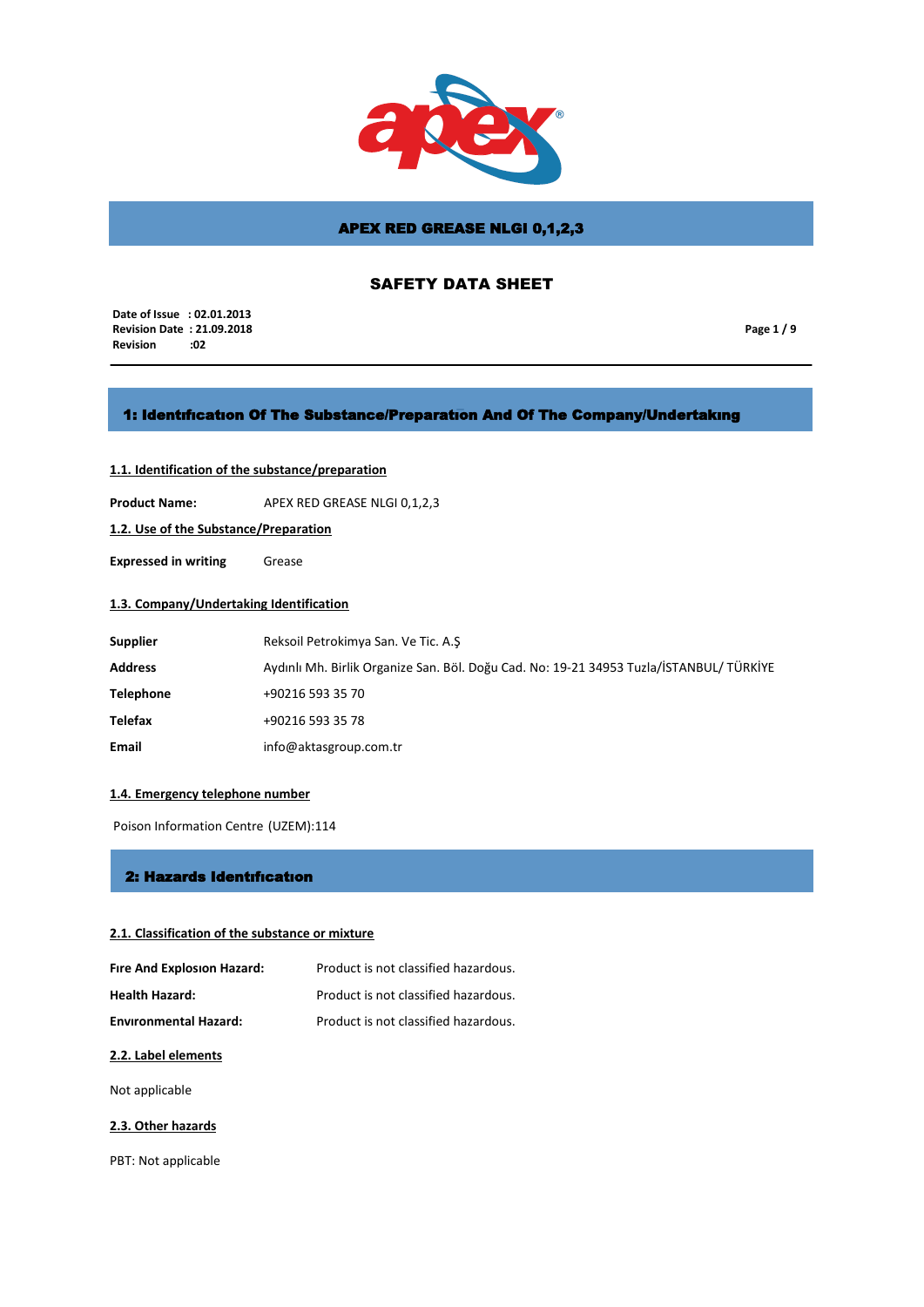

# SAFETY DATA SHEET

 **Date of Issue : 02.01.2013 Revision Date : 21.09.2018 Revision** 

**Page 2 / 9**

vPvB: Not applicable

# 3: Composıtıon/Informatıon On Ingredıents

**3.1. Substances**

| <b>Chemical name</b> | Cas No     | <b>EC No</b> | Concentration(%) | <b>Classification</b>    |
|----------------------|------------|--------------|------------------|--------------------------|
| Lubricating oils     | 74869-22-0 | 278-012-2    | $30 - 80$        | $\overline{\phantom{0}}$ |
| Sodium hydroxide     | 1310-73-2  | 215-185-5    | $0,05-0,1$       | Skin Corr. 1A, H314      |

**ADDITIONAL INFORMATION** Product containing mineral oil with less than 3% DMSO extract as measured by IP-346

# 4: First Aid Measures

### **4.1. Description of first aid measures**

| Eye contact         | In case of contact, immediately flush eyes with plenty of water for at least 15 minutes. Get<br>medical attention immediately                                                 |
|---------------------|-------------------------------------------------------------------------------------------------------------------------------------------------------------------------------|
| <b>Skin contact</b> | In case of contact, immediately flush skin with plenty of water for at least 15 minutes while<br>removing contaminated clothing and shoes. Get medical attention immediately. |
| Ingestion           | Do not induce vomiting. Rinse mouth with water. Consult a physician.                                                                                                          |
| <b>Inhalation</b>   | If inhaled, remove to fresh air. If not breathing, give artificial respiration. If breathing is<br>difficult, give oxygen. Get medical attention if symptoms appear.          |

## **4.2. Most İmportant Symptoms And Effects, Both Acute And Delayed**

Not determined.

## **4.3. Indication Of Any İmmediate Medical Attention And Special Treatment Needed**

**Notes to physician** Not applicable.

## 5: Firefighting Measures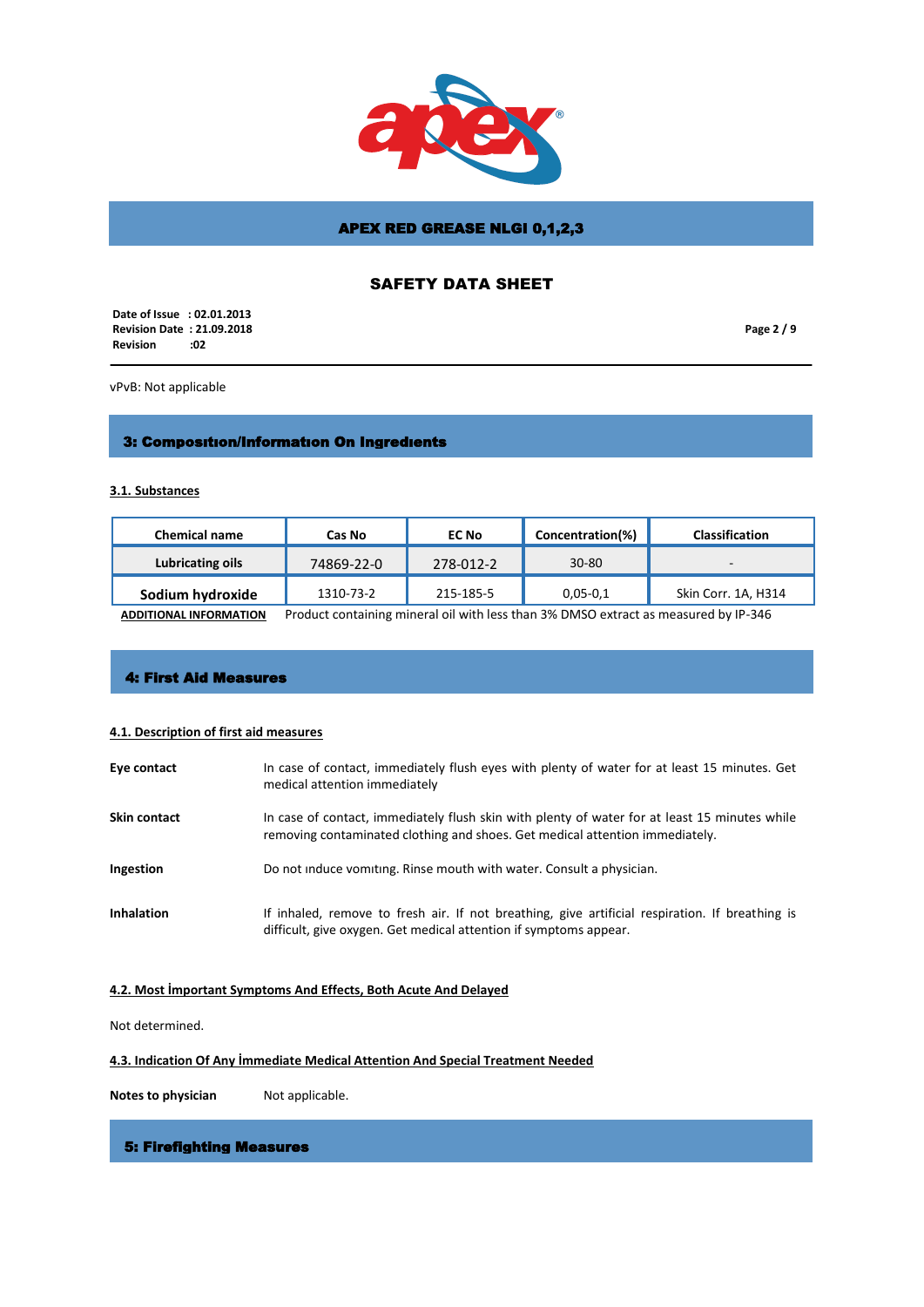

## SAFETY DATA SHEET

 **Date of Issue : 02.01.2013 Revision Date : 21.09.2018 Revision :02**

**Page 3 / 9**

### **5.1. Extinguishing Media**

**Suitable extinguishing media** In case of fire, use water spray (fog), foam, dry chemical or CO2.

**Unsuitable extinguishing media**

Do not use water .

### **5.2. Special Hazards Arising From The Substance Or Mixture**

Decomposition products may include the following materials: carbon oxides (CO, CO2)

### **5.3. Advice For Firefighters**

Fire-fighters should wear positive pressure self-contained breathing apparatus (SCBA) and full turnout gear.

### 6: Accidental Release Measures

#### **6.1. Personal Precautions, Protective Equipment And Emergency Procedures**

Immediately contact emergency personnel. Keep unnecessary personnel away. Use suitable protective equipment (section 8). Follow all fire-fighting procedures (section 5).

#### **6.2. Environmental Precautions**

Try to restrict the release and prevent spread of the product into the environment. Collect liquid before it spreads into drains, the ground and waters.

### **6.3. Methods And Materials For Containment And Cleaning Up**

Immediately start clean-up of the liquid and contaminated soil. Small amounts can be collected using absorbent material. Product waste should be disposed in accordance with item 13. In case of spill, immediately contact local authorities.

### 7: Handlıng And Storage

### **7.1. Precautions For Safe Handling**

Provide sufficient ventilation when handling the product. Wear protective equipment when needed. Wear safety shoes while handling containers.

### **7.2. Conditions For Safe Storage, İncluding Any İncompatibilities**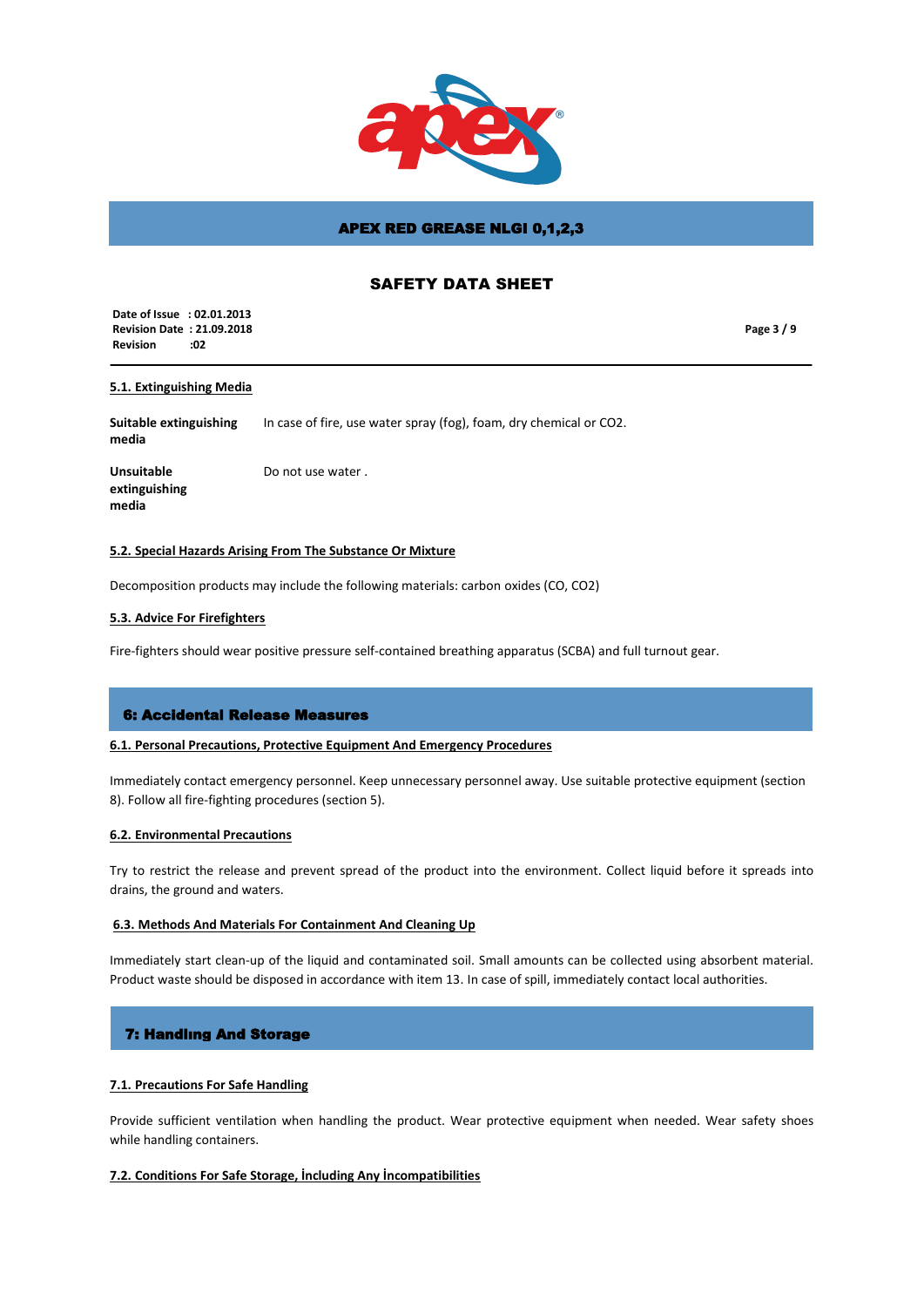

## SAFETY DATA SHEET

 **Date of Issue : 02.01.2013 Revision Date : 21.09.2018 Revision :02**

**Page 4 / 9**

Keep container tightly closed. Keep container in a cool, well-ventilated area.

### **7.3. Specific End Use(s)**

Refer to section 1.2. or the extended SDS if applicable.

### 8: Exposure Controls/Personal Protection

### **8.1. Threshold Limits**

TWA  $(8 h) : 5 mg/m<sup>3</sup>$ 

STEL (15 min) : 10 mg/m³

### **8.2. Exposure Controls**

## **8.2.1 Personal Protective Equipment**



#### **8.2.2 Appropriate Engineering Controls**

Provide exhaust ventilation or other engineering controls to keep the airborne concentrations of vapors below their respective threshold limit value.

### **8.2.3 Individual Protection Measures**

| Eye/face protection           | Safety glasses with side shields. Goggles with a face shield may be necessary depending on<br>quantity of material and conditions of use. |
|-------------------------------|-------------------------------------------------------------------------------------------------------------------------------------------|
| Hand protection               | Nitrile rubber, PVC disposable gloves. Change protective gloves often enough.                                                             |
| Skin and body<br>protection   | Minimize any skin contact. Protective clothing when needed.                                                                               |
| <b>Respiratory protection</b> | Use appropriate respiratory protection if there is the potential to exceed the exposure<br>$limit(s)$ .                                   |

# 9: Physical And Chemical Properties

### **9.1. Information On Basic Physical And Chemical Properties**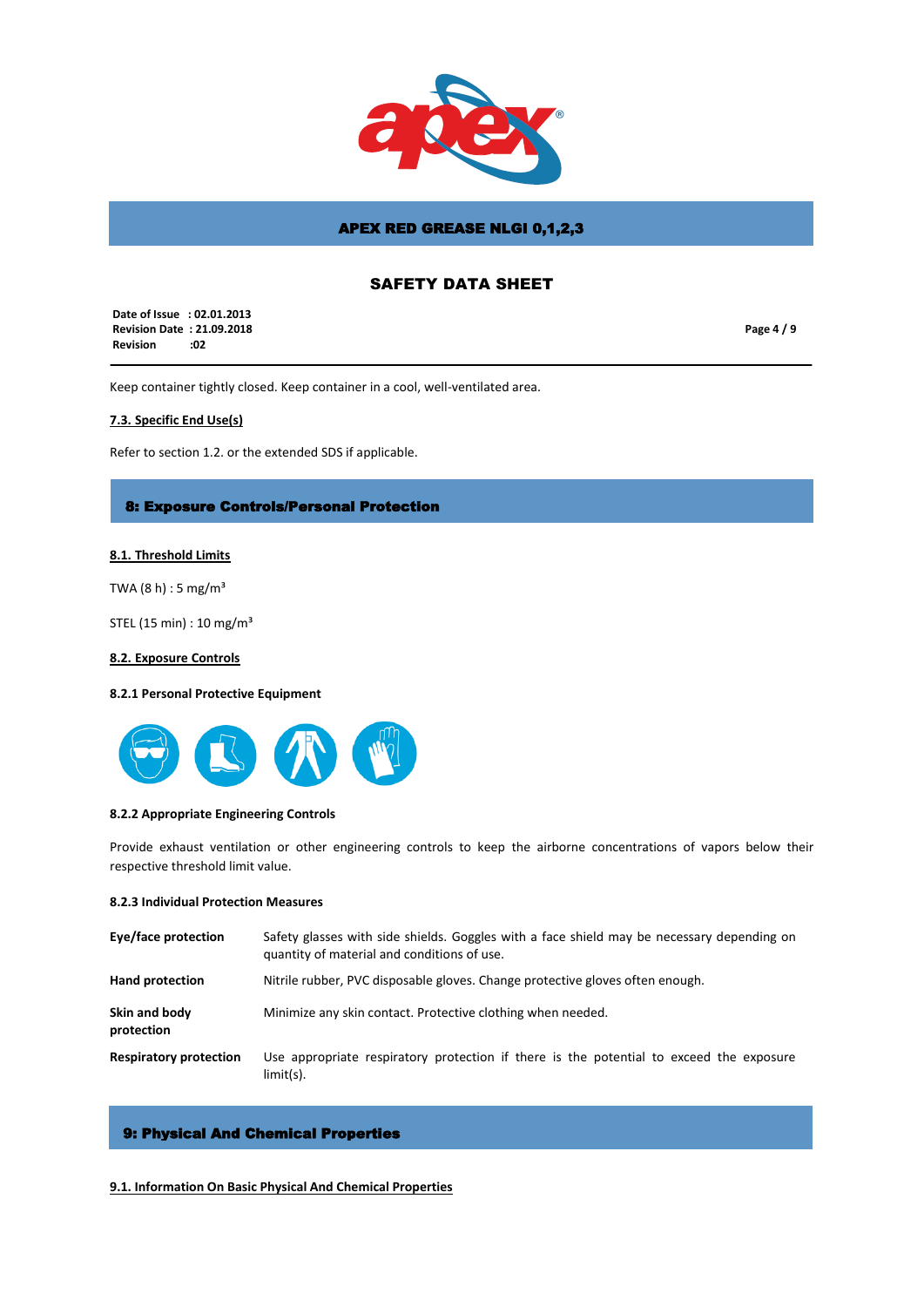

# SAFETY DATA SHEET

 **Date of Issue : 02.01.2013 Revision Date : 21.09.2018 Revision** 

**Page 5 / 9**

| Özellikler                                    | <b>Birim</b>             | Değerler         | Yöntem             |
|-----------------------------------------------|--------------------------|------------------|--------------------|
| Görünüm                                       |                          | Katı             |                    |
| Koku                                          |                          | Kendine Has Koku |                    |
| Koku eşiği                                    |                          | Veri Yok         |                    |
| рH                                            |                          | Veri Yok         |                    |
| Damlama Noktası                               | ºC                       | <b>Min 90</b>    | <b>ASTM D 2265</b> |
| Başlangıç kaynama noktası ve kaynama aralığı  | $\overline{\phantom{a}}$ | Veri Yok         |                    |
| Parlama noktası (Açık Kap)                    |                          | Veri Yok         |                    |
| Buharlaşma Hızı                               |                          | Veri Yok         |                    |
| Alevlenirlik (katı, gaz)                      |                          | Veri Yok         |                    |
| Üst/Alt alevlenirlik veya patlayıcı limitleri |                          | Veri Yok         |                    |
| <b>Buhar basıncı</b>                          | $\overline{\phantom{a}}$ | Veri Yok         |                    |
| Buhar yoğunluğu                               |                          | Veri Yok         |                    |
| Yoğunluk, 15 ºC                               |                          | Veri Yok         |                    |
| Çözünürlük                                    |                          | Suda çözünmez    |                    |
| Dağılım katsayısı: n-oktanol/su               |                          | Veri Yok         |                    |
| Alev alma sıcaklığı                           |                          | Veri Yok         |                    |
| Bozunma sıcaklığı                             |                          | Veri Yok         |                    |
| Patlayıcı özellikler                          |                          | Veri Yok         |                    |
| Oksitleyici özellikler                        |                          | Veri Yok         |                    |

# **9.2. Further information**

No specific data.

# 10: Stability And Reactivity

## **10.1. Reactivity**

No specific test data related to reactivity available for this product or its ingredients.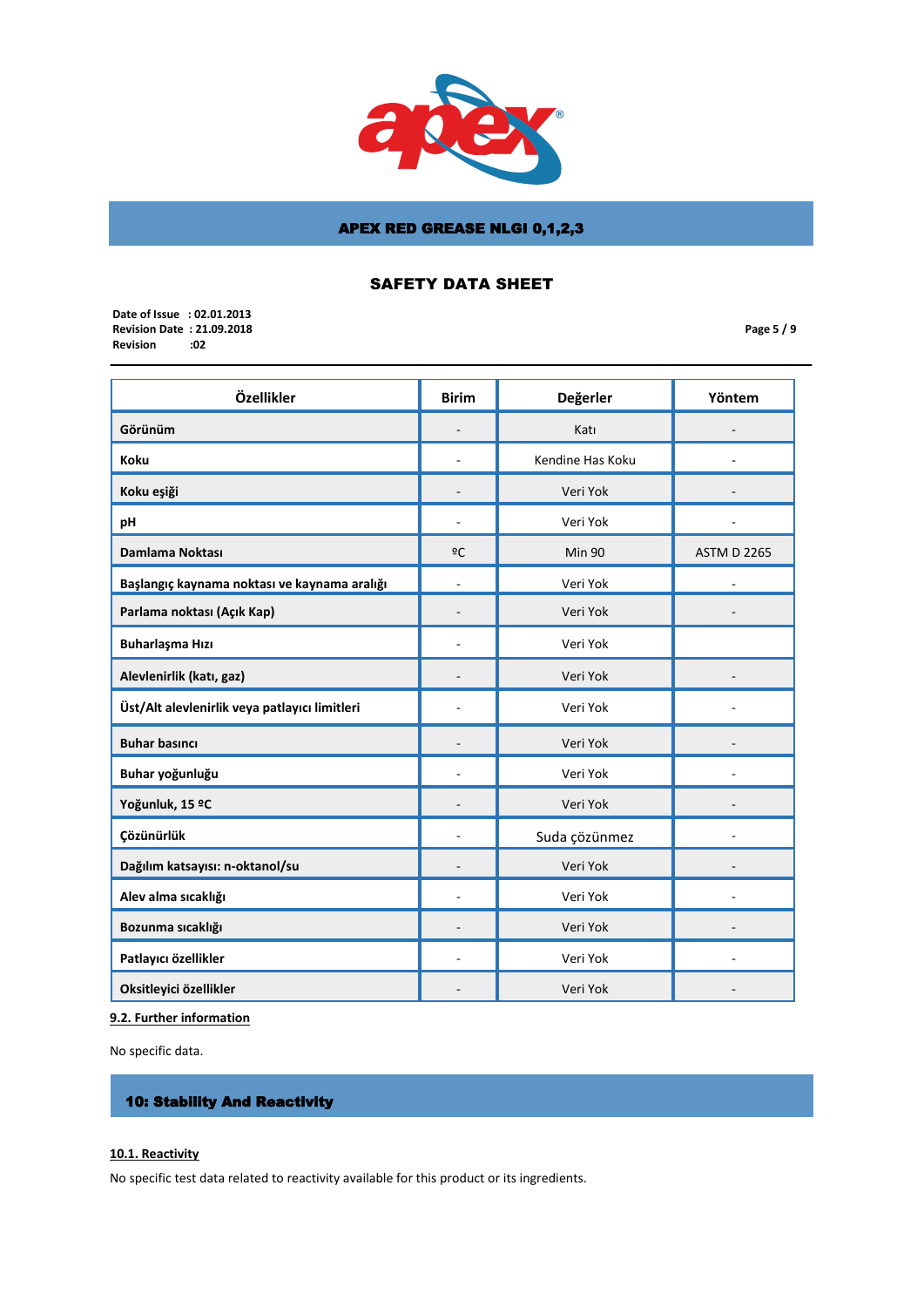

# SAFETY DATA SHEET

 **Date of Issue : 02.01.2013 Revision Date : 21.09.2018 Revision** 

**Page 6 / 9**

**10.2. Chemical Stability** The product is stable. **10.3. Possibility Of Hazardous Reactions** Not determined. **10.4 Conditions To Avoid** High temperatures, sparks, and open flames. **10.5 Incompatible Materials** Strong oxidizing and reducing agents. **10.6 Hazardous decomposition products**

No specific data.

## 11: Toxicological Information

### **11.1. Information on toxicological effects**

| <b>Acute toxicity</b>                            | No specific data.                  |
|--------------------------------------------------|------------------------------------|
| <b>Skin irritation</b>                           | May irritate slightly the skin.    |
| Serious eye damage/ eye irritation               | May irritate slightly the the eyes |
| Carcinogenicity                                  | No specific data.                  |
| <b>Reproductive toxicity</b>                     | No specific data.                  |
| Specific target organ toxicity - single exposure | No specific data.                  |
| Specific target organ toxicity - repeat exposure | No specific data.                  |

# 12: Ecological Information

**12.1. Toxicity** Daphnia EC50/48h: 101.0000 mg/l Algae IC50/72h : 101.0000 mg/l Fish LC50/96h : 101.0000 mg/l **12.2. Persistence and degradability**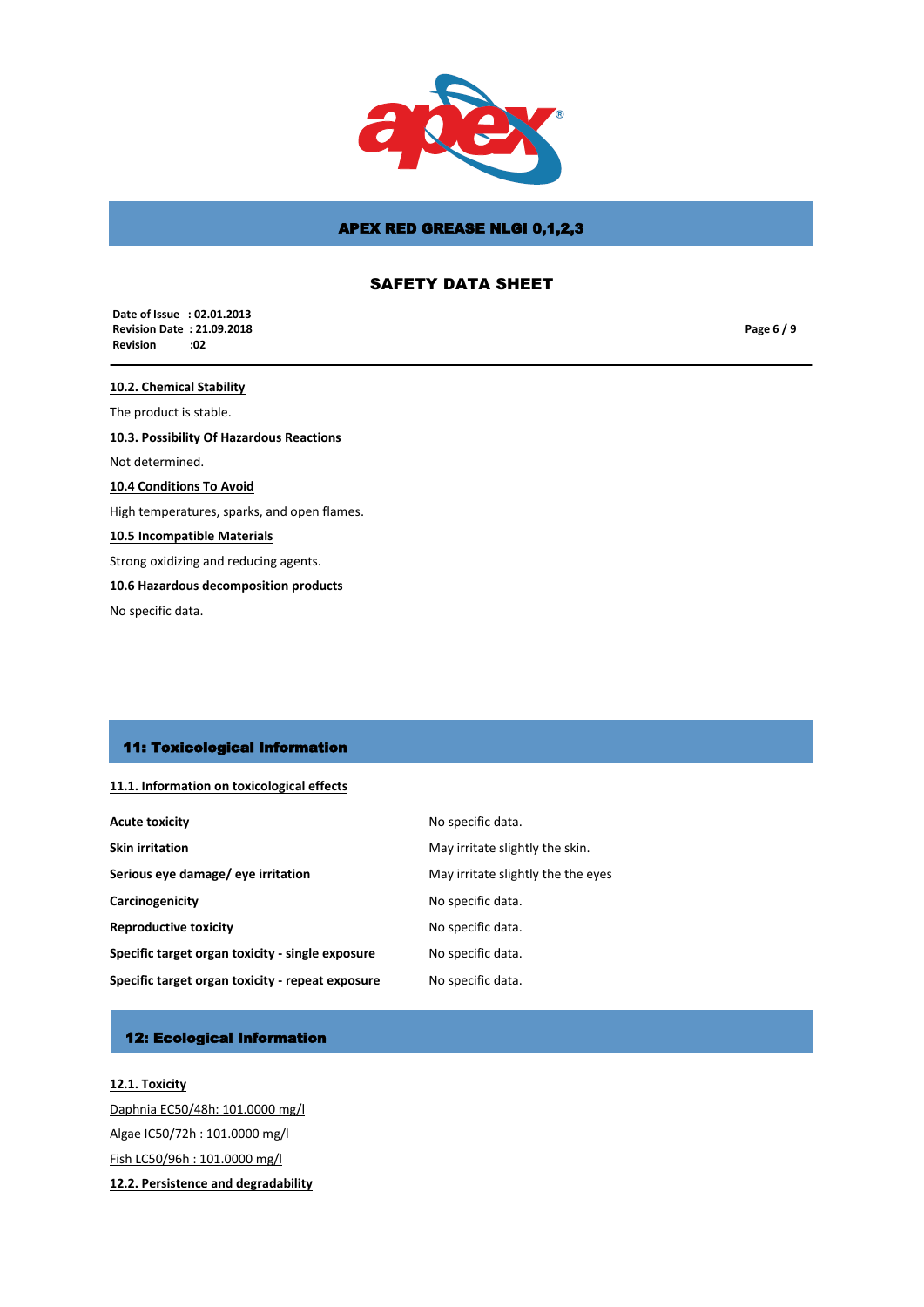

## SAFETY DATA SHEET

 **Date of Issue : 02.01.2013 Revision Date : 21.09.2018 Revision :02**

**Page 7 / 9**

### No specific data.

### **12.3. Bioaccumulative potential**

No specific data.

### **12.4. Mobility**

Product does not evaporate from surface soil or water. It is insoluble in water. Product can penetrate soil until reaching the surface of ground water. Base oil hydrocarbons can be adsorbed onto organic material in soil or sediment.

### **12.5. Results of PBT and vPvB assessment**

No specific data.

### **12.6. Other adverse effects**

No specific data.

### 13: Disposal Considerations

#### **GENERAL INFORMATION**

Dispose of waste and residues in accordance with local authority requirements.

### **DISPOSAL METHODS**

Incinerate with provision for removal of effluent gases by scrubber.

### 14: Transport information

Not dangerous goods in the meaning of ADR/RID, ADNR,IMDG-Code, ICAO/IATA-DGR

### **14.1. UN No**

Not applicable.

### **14.2. Proper shipping name**

Not applicable.

#### **14.3. Transport hazard class(es):**

Not applicable.

## **14.4. Packaging group**

Not applicable.

**14.5. Environmental hazards:**

Not applicable.

### **14.6. Special precautions for user**

Not applicable.

**14.7. Transport in bulk according to Annex II of MARPOL 73/78 and the IBC Code**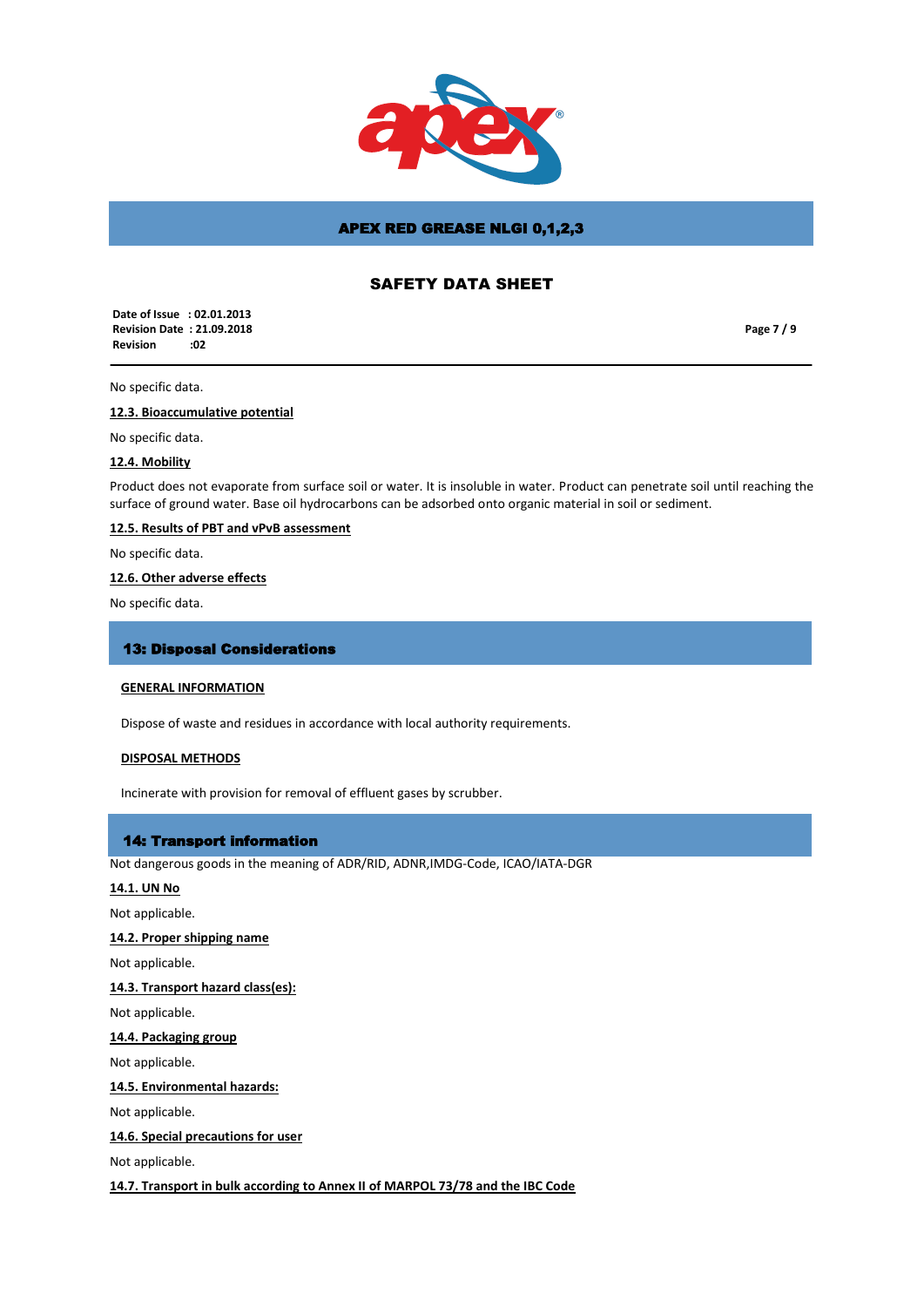

## SAFETY DATA SHEET

 **Date of Issue : 02.01.2013 Revision Date : 21.09.2018 Revision :02**

**Page 8 / 9**

Not applicable.

### 15: Regulatory Information

#### **15.1. Safety, health and environmental regulations/legislation specific for the substance or mixture**

Product is classified and labeled in accordance with the procedures and principles stipulated in the EU Directive and ' Regulations on the preparation of safety data sheets on hazardous substances and mixtures (13.12.2014- 29204 numbered Official Gazette) '', '' The regulation on preparation and distribution of safety data sheets on hazardous materials and preparations (26/12/2008 to 27092 Rep.".

#### 16: Other Informatıon

#### **Revısıon Statement:**

This Safety Data Sheet is Revision 2. Product is classified and labeled in accordance with the procedures and principles stipulated in the (13.12.2014- 29204 numbered Official Gazette) '', '' The regulation on preparation and distribution of safety data sheets on hazardous materials and preparations

#### **Explanations of the abbreviations**

| <b>ADR</b>             | European Agreement concerning the International Transport of Dangerous Goods by Road |
|------------------------|--------------------------------------------------------------------------------------|
| IATA                   | The International Air Transport Association                                          |
| IMDG                   | International Maritime Dangerous Goods Code                                          |
| <b>MARPOL</b><br>73/78 | International Convention for the Prevention of Pollution from Ships                  |
| PBT                    | Persistent Bioaccumulative Toxic                                                     |
| RID                    | Regulations concerning the International Transport of Dangerous Goods by Rail        |
| <b>STEL</b>            | Short Term Exposure Limit                                                            |
| TWA                    | 8-hour Time Weighted Averages                                                        |
| vPvB                   | Very Persistent Bioaccumulative Toxic                                                |
|                        |                                                                                      |

### **Information sources**

-ESIS (European chemical Substances Information System), http://esis.jrc.ec.europa.eu/

- REACH registered chemicals, http://echa.europa.eu/chem\_data\_en.asp

#### **Hazard statements:**